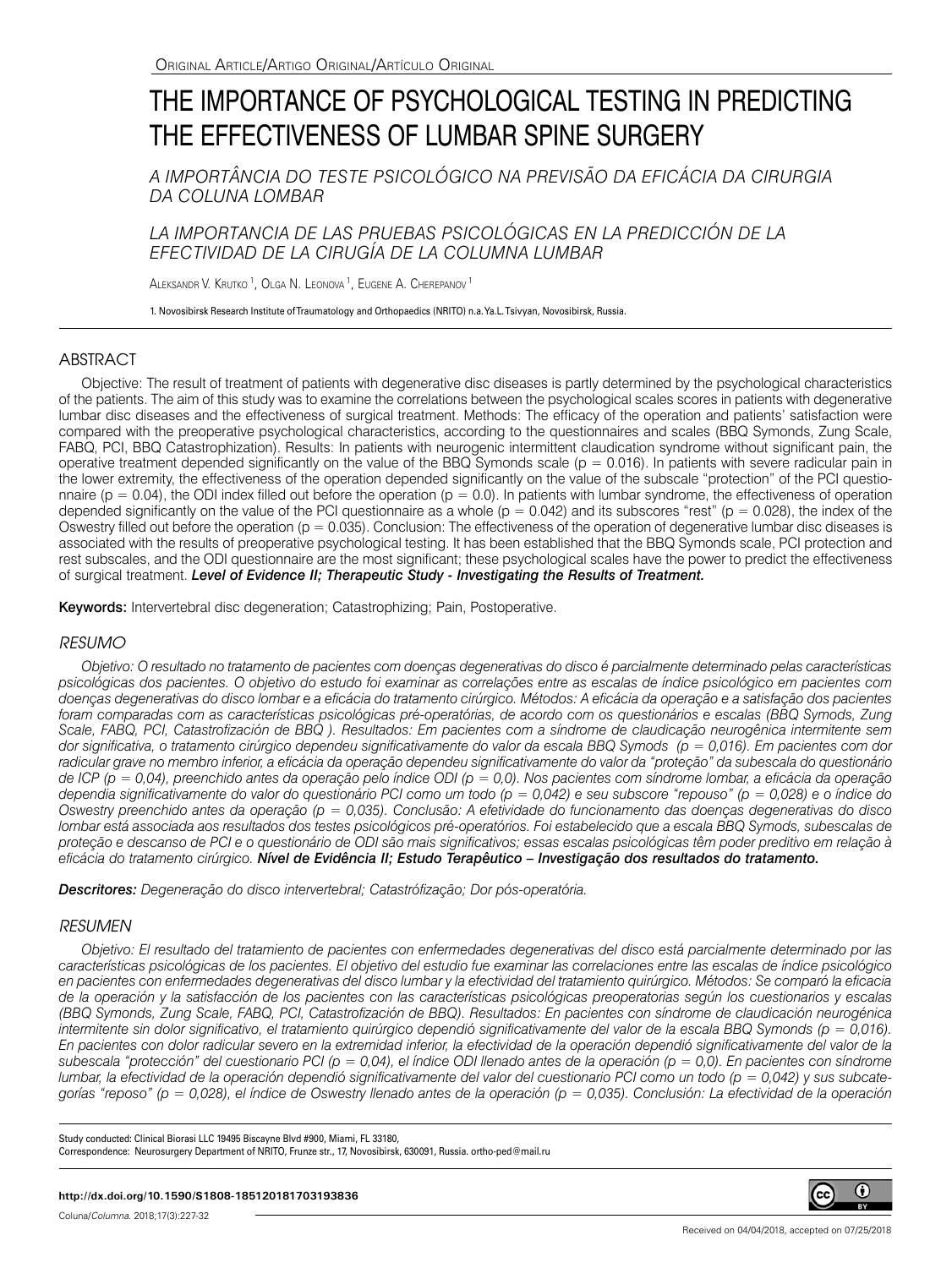*de las enfermedades degenerativas del disco lumbar se asocia con los resultados de las pruebas psicológicas preoperatorias. Se ha establecido que la escala de BBQ Symonds, las subescalas de protección y reposo PCI y el cuestionario ODI son los más significativos; estas escalas psicológicas tienen poder predictivo en relación con la efectividad del tratamiento quirúrgico. Nivel de Evidencia II; Estudio Terapéutico - Investigación de los resultados del tratamiento.* 

*Descriptores: Degeneración del disco intervertebral; Catastrofizácion; Dolor posoperatorio.*

## **INTRODUCTION**

Degenerative diseases of the spine are one of the most common groups of pathologies of the musculoskeletal system. Their prevalence in the general population is around 25% and increases to 45% in individuals over 60 years of age.1,2 This nosology is characterized by chronic pain in the back or leg, and is often accompanied by persistent disability.

Progression of pain, or chronic pain syndrome, the development of a neurological deficit, or failure of conservative treatment, may be factors that require surgical intervention. Even though spinal interventions have demonstrated surgical efficacy, the clinical outcomes of the surgeries range from 35 to 75% improvement, depending on the type of surgery perfomed performed, $3-7$  with up to 23% incidence of repeated surgeries.<sup>8</sup> Up to 40% of patients note that the pain continues after the surgical treatment, albeit with lower intensity.<sup>9-11</sup> These results indicate that the efficiency of treatment of patients with degenerative diseases of the spine is determined solely by the completeness of surgical treatment. There is increasing evidence that the observed variability in outcomes of spinal surgeries may be partially attributed to the preoperative psychological characteristics of patients in their study Adogwa and Carr et al<sup>12</sup> demostrated demonstrated that preoperative screening of psychological status enables the identification of patients at risk of unfavorable outcomes of surgery; the baseline level of psychological predisposition was useful in predicting poor clinical outcomes after surgery.

The individual psychological characteristics of patients that affect the outcome of back pain and its treatment efficacy have now been established. Sinikallio et al. noted that favorable outcomes of treatment were recorded in patients with normal mood and without signs of depression, while depressive symptoms strongly influenced the ability of patients to accept the optimal treatment outcome.<sup>13</sup> Patients with high levels of depression, anxiety and fear avoidance often have unsatisfactory surgical outcomes and rarely return to work after the surgery.<sup>14-17</sup> A group of other authors, based on their own research, concluded that high levels of anxiety and depression alone do not define unfavorable outcomes of surgical treatment for degenerative diseases of the spine.18 Archer et al.19 proved that fear of physical activity, overcoming difficulties, positive attitudes and depression individually and independently correlate with chronic back pain and subsequent disability, and also reduce physical activity after surgery.<sup>20,21</sup>

According to a group of researchers, psychological screening and appropriate therapy for the disorders identified can improve the results of surgical treatment.22 However, patients' satisfaction with surgery is directly correlated with the level of preoperative depression, regardless of the type of surgical intervention performed.<sup>23</sup>

There are currently many questionnaires and scales that allow reliable evaluation of patients' psychological characteristics. The most common ones are the scales that determine the patient's level of anxiety and the presence of depressive symptoms (Zung's scale, Hospital Anxiety and Depression Scale, questionnaires showing the level and avoidance of physical activity, the patients' ability to work (Fear Avoidance Beliefs Questionnaire, FABQ), Pain Coping Index (PCI), Oswestry questionnaire, Tampa scale of kinesiophobia, as well as some scales that assess patients' fears, attitudes and beliefs about their disease and the possibility of recovery (Back Beliefs Questionnaire (BBQ), Misbeliefs questionnaire, Catastrophization Scale). There are also psychological questionnaires that help to determine the subjective effectiveness of the treatment and patients' satisfaction (ODI change, Likert's scale). Their application in practical medicine is necessary to assess the patient's satisfaction with the treatment and potentially predict the effectiveness of the treatment.

Published studies on the subject are based on various hypotheses and use various scales and questionnaires. Therefore, current practice lacks a standardized protocol for detecting psychological disorders that can have significant effect on the results of surgical treatment. A universal system for assessing the psychological state of patients with degenerative diseases of the spine already at the preoperative stage will help to predict the effectiveness of surgical treatment.

The aim of our study was to examine the relationships between psychological scores of patients with degenerative diseases of the spine and their satisfaction with subsequent surgical intervention. It was also important to identify psychological scales that have the greatest predicative force in different degenerative diseases of the spine.

### **METHODS**

We conducted a prospective study of the effect of patients' psychological characteristics and personal beliefs on the outcomes of surgical treatment of degenerative diseases of the spine.

The study included 150 patients from the Novosibirsk Neurosurgical Unit No.2 of Novosibirsk NIITO who underwent surgical treatment for osteochondrosis of the lumbar spine. Patients with radicular pain syndrome and/or neurological deficits were included in the study. All patients underwent surgical treatment in the form of decompressive or decompressive-stabilizing surgeries. The patients were divided into three groups, based on the key syndrome. The first group consisted of patients with neurogenic intermittent claudication without severe pain syndrome in any area. The second group consisted of patients with predominant radicular pain syndrome without pronounced neurologic deficit. The third group consisted of patients with predominant lumbar syndrome also without marked neurological disorders.

The inclusion criteria were: over 18 years of age on the day of enrollment; planned surgical treatment for degenerative lumbar spine disorder; and a high likelihood of the patient remaining under a doctor's supervision and being available for a telephone interview 1 year after the surgery. The exclusion criteria were: the presence of concomitant pathology, which could cause back pain (malignant neoplasm, rheumatoid diseases, osteoporosis, fractures of the vertebral bodies); long-term use of corticosteroids; and patient's reluctance to adhere to recommendations in the postoperative period.

All patients underwent radiation diagnostics at the preoperative stage to confirm the substrate of the underlying disease, as well as a general clinical examination, and examination by specialists in related fields, if necessary.

Psychological tests using questionnaires were employed to assess the personal attitudes of the patients towards their disease, and their general condition. This psychological testing was performed prior to the surgery to identify relationships between baseline psychological characteristics and the outcome of surgical treatment.

The study was approved by the local ethics committee under protocol no. 258, 11/12/2015. All patients provided written informed consent in accordance with the Declaration of Helsinki, which included their consent for the use of their data in the analyses and in the presentation of the results. The researcher received written informed consent from every potential participant in the study.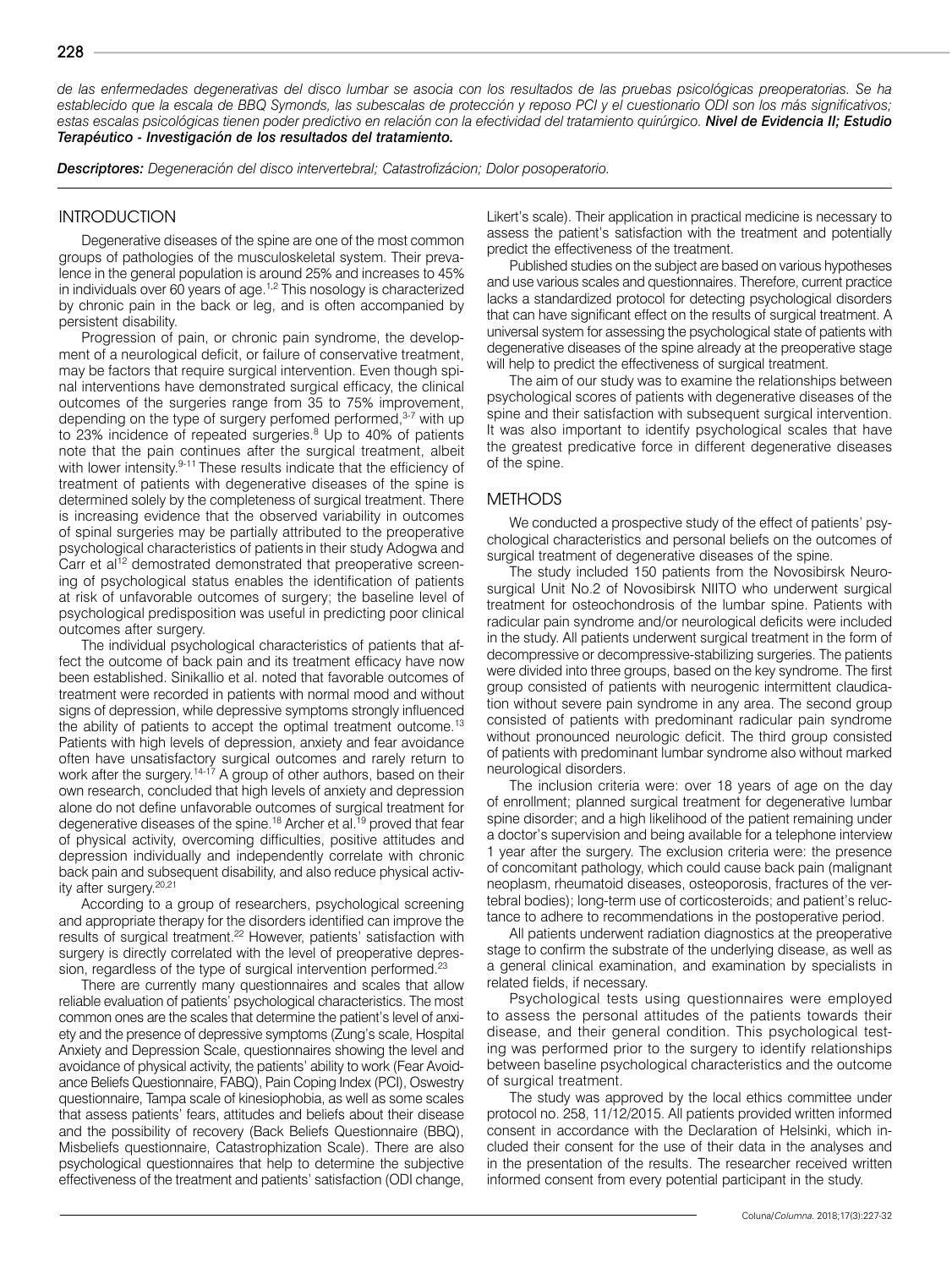#### Data collection

Demographic parameters were recorded for each patient on enrollment into the study: sex, age, clinical diagnosis, type of planned surgical intervention. The study did not interfere with the patients' treatment plans. The study included patients who were scheduled to undergo surgical intervention for pain and/or neurological deficits caused by degenerative diseases of the lumbar spine.

The psychological testing was performed at the preoperative stage, one day before the surgical intervention and the baseline testing included seven questionnaires.

The Back Beliefs Questionnaire (BBQ Symonds) describes the patient's beliefs about their current disease, prognosis, and possibility of recovery. Fear of intensifying the pain leads to avoidance of physical activity, which, in turn, leads to chronic pain and decreased ability to work. The evaluation was carried out using a questionnaire with 14 items, with responses on a scale of "do not agree" to "agree".

The Zung scale is based on analytical study of depression symptoms and assesses both psychological and physiological symptoms of depression in a patient. The respondents answer each question according to the extent to which it applied to them during the past week. There are types of answers in this questionnaire. The result is calculated in points and then a qualitative score is determined based on the sum of points, from "no depression" to "severe depression".

Waddell's Fear-Avoidance Beliefs Questionnaire (FABQ) is used to determine the degree of fear of pain and its impact on the patient's performance in two critical areas: "work" and "physical activity". The evaluation is performed by calculating points over 21 items. The higher the total score, the greater the degree of the patient's fear of pain during movements.

The Pain Coping Inventory (PCI) is used to determine how people cope with back pain. The score is calculated across 8 scales ("Guarding", "Resting", "Asking for Assistance", "Relaxation", "Coping", "Task Persistence", "Social Support", "Exercises") and two main types of adaptation: "Active" and "Passive".

The Catastrophization Scale (BBQ Catastrophization) is used to assess catastrophic thinking associated with pain. The questionnaire consists of 13 questions that describe different thoughts and feelings that patients can experience in connection with pain. The patients were asked to evaluate their feelings on a scale from zero ("none") to four ("I think about it all the time"). The maximum score describes feelings of despair and helplessness.

Oswestry Disability Index (ODI) is an assessment of the degree of disability. The questionnaire contains 10 questions, each containing six possible responses ranging from zero to five. The total value is converted to a scale of 0 to 100. According to studies, the Oswestry questionnaire is recommended by the World Health Organization to assess treatment effectiveness. The ODI is focused on physical activity, not on the psychological circumstances of pain syndrome.

The second round of psychological testing was conducted in the early postoperative period, when the patients were discharged for outpatient care, and consisted of filling in the Oswestry questionnaire.

The final psychological testing was conducted by a telephone interview one year after the surgery to evaluate its effectiveness and determine the patients' satisfaction. The patients completed the Oswestry questionnaire and the Likert scale.

The Likert scale shows patients' subjective satisfaction with the surgical treatment: from "absolutely dissatisfied" to "absolutely satisfied".

To assess the effectiveness of the surgical treatment, two Oswestry questionnaire scores were compared: before the surgery and one year after the surgery (ODI change). As recommended by the authors of the Oswestry questionnaire, changes of 10 points or more were considered clinically significant. Using this criterion, changes of 10 points or more towards the lower score were considered a sign of improvement, changes in either direction by less than 10 points were considered a lack of effect, and an increase in the Oswestry scale score of 10 points or more was considered a sign of worsening.

# RESULTS

#### Baseline characteristics

Three groups of patients were formed over the course of the study. The first group consisted of patients with neurogenic intermittent claudication without severe pain syndrome in any area. This syndrome was caused by stenosis of the vertebral canal in the lumbar spine. This group included 19 patients (12 women and seven men) with a mean age of 57.95  $\pm$  7.08 years (Group 1). The second group consisted of patients with pronounced pain syndrome in the lower extremity due to radiculopathy caused by a herniated disc in the lumbar spine. This group included 85 patients (44 women and 41 men) with a mean age of  $45.22 \pm 12.98$  years (Group 2). The third group included patients with predominant back pain without pronounced neurologic deficit, which corresponded to functional incompetence of the lumbar spine. The group included 26 patients (10 women and 16 men) with a mean age of 48.54  $\pm$ 10.71 years. (Group 3)

These groups were comparable in terms of sex, with no significant differences between them. (Table 1)

Patients in the first group were significantly older than patients in the second and third groups ( $p < 0.05$ ). There were no significant differences between patients' ages in the second and third groups.

The patients underwent appropriate surgical treatment based on the established clinical diagnosis. The patients of the first group, who suffered from neurogenic intermittent claudication due to stenosis of the vertebral canal of the lumbar spine, underwent stabilizing operations. The patients from the second group, whose leading syndrome was radiculopathy due to a herniated disc in the lumbar spine, underwent decompressive or decompressive-stabilizing operations. The patients of the third group, suffering from low back pain as a manifestation of the functional incompetence of the lumbar spine, underwent stabilizing operations.

Comparative analysis of the psychological questionnaires scores (Table 2) in the three study groups, did not reveal significant pre- -operative differences between the groups as measured by Symonds Catastrophization Scale, Zung scale, physical activity subscale of the Wadell's Fear-Avoidance Beliefs Questionnaire (FABQ), general scale of Pain Coping Index, general Back Beliefs Scale, and Oswestry scale (in all the cases,  $p > 0.05$ ).

Based on the Zung scale scores, only a small proportion of patients in all groups experienced mild depression (up to 7.69% in the third group); most of the subjects had no depression.

Significant differences were observed between the first and second group (p <0.05) according to the "work" subscale of Waddell's Fear-Avoidance Belief Questionnaire (FABQ).

Although the overall score on the Pain Coping Index did not reveal any differences between the groups, significant differences were observed in subscale comparison; there was significant difference between the first and second group (p <0.05) on the "Resting" subscale.

There were significant differences between the first and second group (p <0.05) in the Catastrophization Scale (BBQ).

Therefore, Group 1 is characterized as being older, and there are significant differences in the following psychological scales: "work" subscale of Fear-Avoidance Beliefs Questionnaire (compared to groups 2 and 3), "Resting" subscale of Pain Coping Index (compared to group 2), Catastrophization scale (compared to group 2). There were no significant differences between the second and third group at the preoperative stage.

| Table 1. Characteristics of groups of patients by sex and age. |  |  |  |  |  |  |  |  |
|----------------------------------------------------------------|--|--|--|--|--|--|--|--|
|----------------------------------------------------------------|--|--|--|--|--|--|--|--|

| <b>Name</b> | G0                                                          | G1 | G2 | $p.01$   $p.02$   $p.12$ |  |
|-------------|-------------------------------------------------------------|----|----|--------------------------|--|
|             | Sex: F   12 [63.16 % ]   44 [51.76%]   10 [38.46%]          |    |    | 0.518 0.182 0.335        |  |
|             | Sex: M   7 [36.84%]   41 [48.24%]   16 [61.54%]             |    |    |                          |  |
|             | Age, M±m   57.95 ± 7.08 $ 45.22 \pm 12.98 48.54 \pm 10.71 $ |    |    | $0.001$ $0.196$          |  |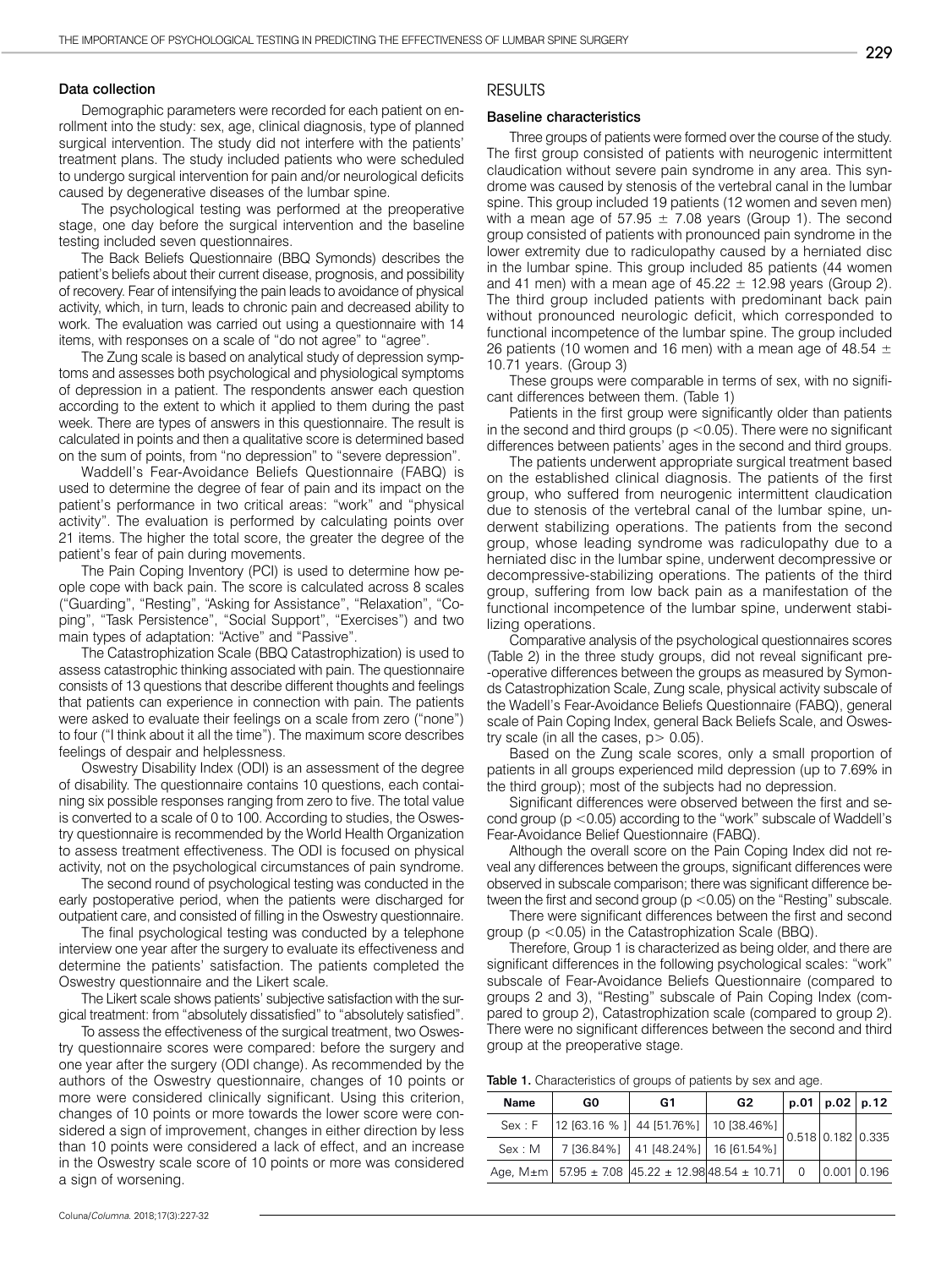| Table 2. General baseline characteristic of patients according to the psychological questionnaires, M ± m, medians (the first quantile: the third quantile). |  |  |  |  |
|--------------------------------------------------------------------------------------------------------------------------------------------------------------|--|--|--|--|
|                                                                                                                                                              |  |  |  |  |

| Name                            | GO.              | G <sub>1</sub>   | G2               | p.01  | p.02  | p.12  |
|---------------------------------|------------------|------------------|------------------|-------|-------|-------|
| Symonds Catastrophization Score | 34 (28:37)       | 31 (25:35)       | 31 (25:36)       | 0.183 | 0.605 | 0.357 |
| Zung                            | 0.33(0.24:0.42)  | 0.25(0.17:0.35)  | 0.25(0.17:0.4)   | 0.078 | 0.505 | 0.395 |
| Depression (Zung): light        | $1$ [5.26%]      | 5 [5.88%]        | 2 [7.69%]        | 1.000 | 1.000 | 0.665 |
| Depression (Zung): no           | 18 [94.74%]      | 80 [94.12%]      | 24 [92.31%]      | 1.000 | 1.000 | 0.665 |
| FABQ phys act score             | 18 (15.5:0.5)    | 18 (15:21)       | 18 (5:20)        | 0.816 | 0.703 | 0.463 |
| FABQ work score                 | 32 (25:37)       | 24 (16:33)       | 24 (16:34)       | 0.014 | 0.112 | 0.542 |
| Adapt                           | $68.8 \pm 12.2$  | $65.3 \pm 13.74$ | $67.62 \pm 12.6$ | 0.278 | 0.752 | 0.427 |
| Guarding (III)                  | 5.11 (4.28:5.67) | 4.67 (3.78:5.44) | 4.67 (3.78:5.64) | 0.183 | 0.345 | 0.953 |
| Resting (III)                   | 6(5:6.43)        | 5(4:5.86)        | 5(4:6)           | 0.031 | 0.117 | 0.382 |
| Asking for assistance (III)     | 4.5 (2.38:5.25)  | 3.75(2.75:5.5)   | 3.75 (2.75:4.88) | 0.820 | 0.490 | 0.683 |
| Relaxation (Well)               | 4 (2.36:4.86)    | 3.14(2:4.29)     | 3.14(2:4.43)     | 0.188 | 0.756 | 0.181 |
| Coping Self-statements (Well)   | 5.09 (3.5:5.77)  | 4.36 (2.91:5.55) | 4.36 (2.91:5.91) | 0.391 | 0.621 | 0.109 |
| Task persistence (Well)         | 4.67 (3.67:5.17) | 4.33(3:5.33)     | 4.33(3:6.13)     | 0.646 | 0.394 | 0.158 |
| Social support (Other)          | $4.56 \pm 1.83$  | $4.17 \pm 1.53$  | $4.1 \pm 1.6$    | 0.399 | 0.388 | 0.845 |
| Exercise/Stretch (Well)         | 3.67(2.71:5.42)  | 3.33(2:4.42)     | 3.33(2:5.92)     | 0.198 | 0.827 | 0.371 |
| <b>BBQ</b> Catastrophization    | 35 (21.5:39.5)   | 22 (14:30)       | 22 (14:2.75)     | 0.011 | 0.071 | 0.892 |
| ODI on admission                | $44.6 \pm 13.91$ | $40.73 \pm 6.98$ | $47.06 \pm 5.46$ | 0.302 | 0.579 | 0.081 |

#### Efficacy of surgery

The patients completed the Oswestry questionnaire again upon discharge from inpatient care, enabling evaluation of the dynamics of the pain syndrome and the results of surgical treatment in the early postoperative period. The Oswestry "after surgery" score in patients of the second group was found to be significantly lower than the corresponding index in patients of the third group ( $p < 0.05$ ). (Table 3)

To assess the long-term outcomes of surgical treatment, the Oswestry questionnaire was completed one year after the surgery, and the patients also assessed their satisfaction using the Likert scale. (Table 4)

The Oswestry "in 1 year" score decreased in all three groups compared to baseline; for the patients of the second group, this index was significantly lower than for those of the first and third groups ( $p < 0.05$ ).

The ODI change is the difference between the Oswestry index "on admission" and "1 year after the surgery", and determines the effectiveness of the treatment performed. Based on the value of this parameter, a positive effect of surgical treatment was observed in all three study groups, as measured by a decrease in the score of more than 10 points. There were no significant differences between the groups  $(p > 0.05)$ .

Based on the Likert scale, the patients of all three groups were "very satisfied" with the results of the surgery. However, significant differences were observed between the results for groups 2 and 3 ( $p < 0.05$ ).

Thus, the patients from the second group are characterized as having higher physical activity "after surgery" (ODI after surgery) compared to patients of the third group as well as "one year later" (ODI after one year) compared to patients of the first and third groups. In addition, the patients of the second group were more satisfied with the treatment compared to those of the third group.

**Table 3.** Values of the Oswestry index after the surgery,  $M + m$ .

| <b>Name</b> | G٥ | G1 | G2                                                                         |  | p.01   p.02   p.12 |  |
|-------------|----|----|----------------------------------------------------------------------------|--|--------------------|--|
| surgery     |    |    | ODI after   36.84 ± 14   31.16±14.54   38.44±15.08   0.124   0.716   0.036 |  |                    |  |

**Table 4.** Dynamics of ODI values 1 year later and the Likert scale,  $M \pm m$ , medians (the first quantile: the third quantile).

| Name                 | G0                     | G1        | G2                                                      | p.01 | p.02                        | p.12 |
|----------------------|------------------------|-----------|---------------------------------------------------------|------|-----------------------------|------|
| ODI after<br>1 year  | 28.89<br>(16.89:33.33) | 12 (2:26) | 12 (2:40)                                               |      | $0.007$ 0.662 0.012         |      |
| ODI change           | $-16.89 + 8.91$        |           | $ -23.99 \pm 1.31 $ -19.64 $\pm$ 1.13 0.159 0.649 0.364 |      |                             |      |
| Likert<br>subjective | 2(1:3)                 | 2(1:3)    | 2(1:2)                                                  |      | $0.592$   $0.145$   $0.020$ |      |

#### The relationship between the psychological scales and the outcome

Given that the ODI change and the Likert scale demonstrated the effectiveness of surgical treatment and patients' satisfaction, we attempted to identify the relationship between these parameters and the demographic and psychological characteristics, using regression analysis.

It has been established that the effectiveness of surgical treatment and satisfaction with its outcome do not depend on the sex and age of a patient  $(p > 0.05)$ .

It has been shown that ODI change significantly depended on the "Guarding" subscale score of the Pain Coping Index questionnaire and the Oswestry questionnaire score, completed before the surgery ( $p < 0.05$ ).

It has been established that the ODI change in the first group (in patients without pain syndrome with neurogenic intermittent claudication) depended significantly on the value of the Symonds Catastrophization Scale (p <0.05).

It has been shown that ODI change in the second group (in patients with radiculopathy) depended significantly on the "Guarding" subscale score of the Pain Coping Index questionnaire and the Oswestry questionnaire score, completed before the surgery ( $p < 0.05$ ).

It has been shown that ODI change in the third group (in patients with low back pain) depended significantly on the overall score on Pain Coping Index and its "Resting" subscale and the Oswestry questionnaire score, completed before the surgery ( $p$  <0.05). In this group of patients, the Likert score (satisfaction with the treatment) depended significantly on "Passive" subscale score of Back Beliefs Questionnaire ( $p < 0.05$ ).

The patients without pain syndrome (Group 1) are characterized by predominant fears about the disease, its prognosis and treatment options to a greater degree (according to Symonds Catastrophization scores).

#### **DISCUSSION**

According to the results of the study, the effectiveness of surgical treatment of osteochondrosis does not depend on the patient's demographic parameters (sex and age), while satisfaction with the treatment does not depend on the patient's demographic and psychological characteristics. The effectiveness of surgical treatment is significantly associated with the severity of changes in a patient's psychological state, as identified by the psychological questionnaires completed before the surgery (Symonds Catastrophization scale, "Guarding" and "Resting" subscales of the Pain Coping Index, and the Oswestry questionnaire index completed before surgery).

To date, several studies have been conducted to assess the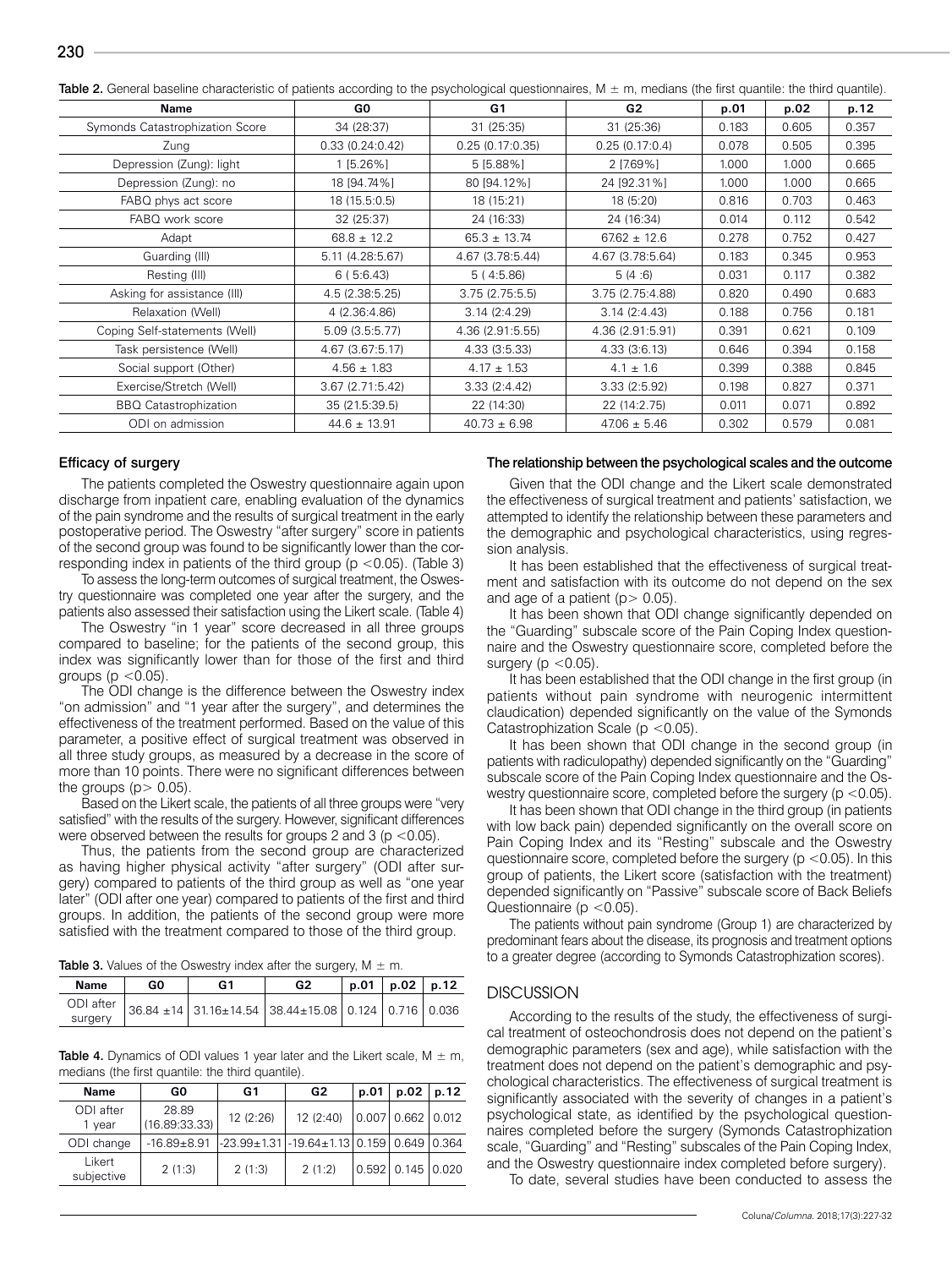risks of surgical treatment of patients with degenerative diseases of the spine and predict their outcomes. Great attention is given to psychological characteristics of patients as a parameter contributing to the effectiveness of surgical treatment and patient satisfaction with its outcome. Preoperative assessment of the patients' psychological characteristics, by filling out questionnaires and scales, allows us to identify factors that have predicative effect on the result of surgical treatment.

The effectiveness of surgical treatment is estimated by a change in the Oswestry index, <sup>23,24</sup> reduction of pain syndrome as measured by the VAS scale, and changes in the parameters of other psychological scales (Catastrophization scale, Pain Coping Index, etc.).<sup>25-27</sup> However, only the Oswestry index has recommendations for interpreting changes in the index, which is necessary to evaluate the effectiveness of treatment.28,29 According to the literature, the scales determining anxiety and depression are of the greatest importance. Kaisorn L. Chaichana et al. showed that the Zung scale enables the likelihood of clinical recovery to be better predicted in patients after decompressive surgery.30 According to Owoicho Adogwa et al., the Zung scale score is an independent predictor of the outcome of surgical treatment.23 However, in our study, the Zung scale score did not show significant correlation with the efficacy of surgical treatment; most subjects did not have depression, only 7.69% of patients with lumbar disorders had mild depression, and there were no significant correlation with the efficacy of the surgery.

Among numerous questionnaires assessing the physical activity of patients with osteochondrosis and their adaptation to pain, our study identified the Catastrophization scale, the Pain Coping Index (PCI), and the Oswestry questionnaire as those of the greatest importance.

Many studies have demonstrated a correlation between the patient's physical and psychological state. Great attention should be paid to models describing the patient's behavior when coping with the pain. The way a person copes with pain characterizes the degree of their adaptation to unfavorable factors in general.<sup>31,32</sup> It has been shown that an exaggerated negative reaction to expected or actual pain, as measured by the Catastrophization scale, correlates with surgical outcomes.<sup>33,34</sup> We have shown that in patients with neurogenic intermittent claudication, the effectiveness of surgical treatment depends on the Catastrophization scale score. This indicates that the more worried the patient is about their current state of health, prognosis and possibilities of recovery, the less effective the treatment will be.

Models such as "Resting", "Guarding" and "Coping" are characteristic of poor adaptation to pain.35,36 According to Misterska E et al., "Guarding" subscale of the PCI is closely correlated with the severity of radicular pain syndrome.<sup>37</sup> A number of researchers note the correlation between the Catastrophization Scale (PCI) and the ODI score, before the surgery and three years after surgery.<sup>38</sup> In our study, patients with radicular pain syndrome typically followed the "Guarding" model and a significant correlation was established between this subscale and the effectiveness of surgical treatment. Patients with low back pain typically employed the "Resting" adaptation model, and the score on this subscale was closely correlated with the effectiveness of the surgery.

According to the literature, the Oswestry questionnaire is closely correlated with the level of physical activity, severity of pain,<sup>28,29</sup> and treatment satisfaction.39 According to our data, the effectiveness of the surgery in patients with severe pain syndrome depends significantly on the Oswestry index before the surgery. The effectiveness of the treatment is defined by comparing the level of restrictions of physical activity due to pain in the back or leg, both before and after the surgery.

Patient satisfaction is measured by the Likert scale, which is a simple dichotomous scale ("yes" or "no").<sup>25,40</sup> The Likert scale is widely used in medical practice as a universal and simple tool for measuring this indicator.<sup>13,41</sup> Our work shows that patients' satisfaction as measured by the Likert scale does not depend on sex and age, presence of pain, or type of surgical intervention, which is consistent with the data of other researchers.<sup>42,43</sup> No significant correlation has been identified between patients' satisfaction and their psychological characteristics.

Based on the results of our study, we have identified the psychological scales that can help to assess personality traits that have significant impact on the effectiveness of ongoing surgical treatment. Given that the scales used to assess a patient's physical activity have the greatest prognostic value, this aspect should be studied in more detail. It is necessary to establish threshold values for psychological questionnaires for predicting the effectiveness of ongoing surgical treatment. Future results may require adjustments to the algorithm of preoperative management of patients with degenerative diseases of the spine.

## **CONCLUSIONS**

According to the results of our study, the results of the psychological testing demonstrate significant correlation with the effectiveness of the surgical treatment of osteochondrosis and patients' satisfaction with the procedure. It has been established that the Symonds Catastrophization scale, "Guarding" and "Resting" subscales of the Pain Coping Index, "Avoidance" subscale of the Back Beliefs Questionnaire and the Oswestry questionnaire are of the greatest significance; these psychological scales have predictive power for the effectiveness of surgical treatment. These psychological questionnaires should be included in the preoperative examination plan for patients with degenerative diseases of the spine, which will enable the results of surgical treatment to be better predicted.

All authors declare no potential conflict of interest related to this article.

**CONTRIBUTION OF THE AUTHORS:** Each author made significant individual contributions to this manuscript. AVK (0000-0002-2570-3066)\*: drafting of the entire research project, intellectual concept, revision and performing the surgeries, statistical analysis, review the manuscript. ONL (0000-0002-9916-3947)\*: intellectual concept, gathering clinical data, analysis of the statistical data, writing the manuscript, and the literature search. EAC (0000-0001-6962-1401)\*: intellectual concept, drafting of the entire research project, statistical analysis, writing the manuscript. \*ORCID (Open Researcher and Contributor ID).

#### REFERENCES

- 1. Kalichman L, Kim DH, Li L, Guermazi A, Hunter DJ. Computed tomography-evaluated features of spinal degeneration: prevalence, intercorrelation, and association with selfreported low back pain. Spine J. 2010. 10(3):200-8.
- Issack PS, Cunningham ME, Pumberger M, Hughes AP, Cammisa FP Jr. Degenerative lumbar spinal stenosis: evaluation and management. J Am Acad Orthop Surg. 2012. 20(8):527-35.
- Turner JA, Ersek M, Herron L, Haselkorn J, Kent D, Ciol MA et al. Patient outcomes after lumbar spinal fusions. JAMA. 1992. 19;268(7):907-11.
- 4. Adogwa O, Parker SL, Shau DN, Mendenhall SK, Aaronson OS, Cheng JS et al. Preoperative Zung Depression Scale predicts outcome after revision lumbar surgery for adjacent

segment disease, recurrent stenosis, and pseudarthrosis. Spine J. 2012, Vols. 12(3):179-85.

- 5. Arts MP, Kols NI, Onderwater SM, Peul WC. Clinical outcome of instrumented fusion for the treatment of failed back surgery syndrome: a case series of 100 patients. Acta Neurochir (Wien). 2012. 154(7):1213-7.
- 6. Byvaltsev VA, Kalinin AA, Belykh EG, Sorokovikov VA, Shepelev VV. Optimization of segmental lumbar spine instability treatment using minimally invasive spinal fusion technique. Zh Vopr Neirokhir Im N N Burdenko. 2015. 79(3): 45-54.
- 7. Kalinin AA, Byvaltsev VA. Relationship between vertebral metric parameters and outcome of surgical treatment of degenerative spondylolisthesis with multilevel lumbar intervertebral disc lesions. Hirurgiâ pozvono nika. 12(4) (In Russ.), 2015, 56-62.